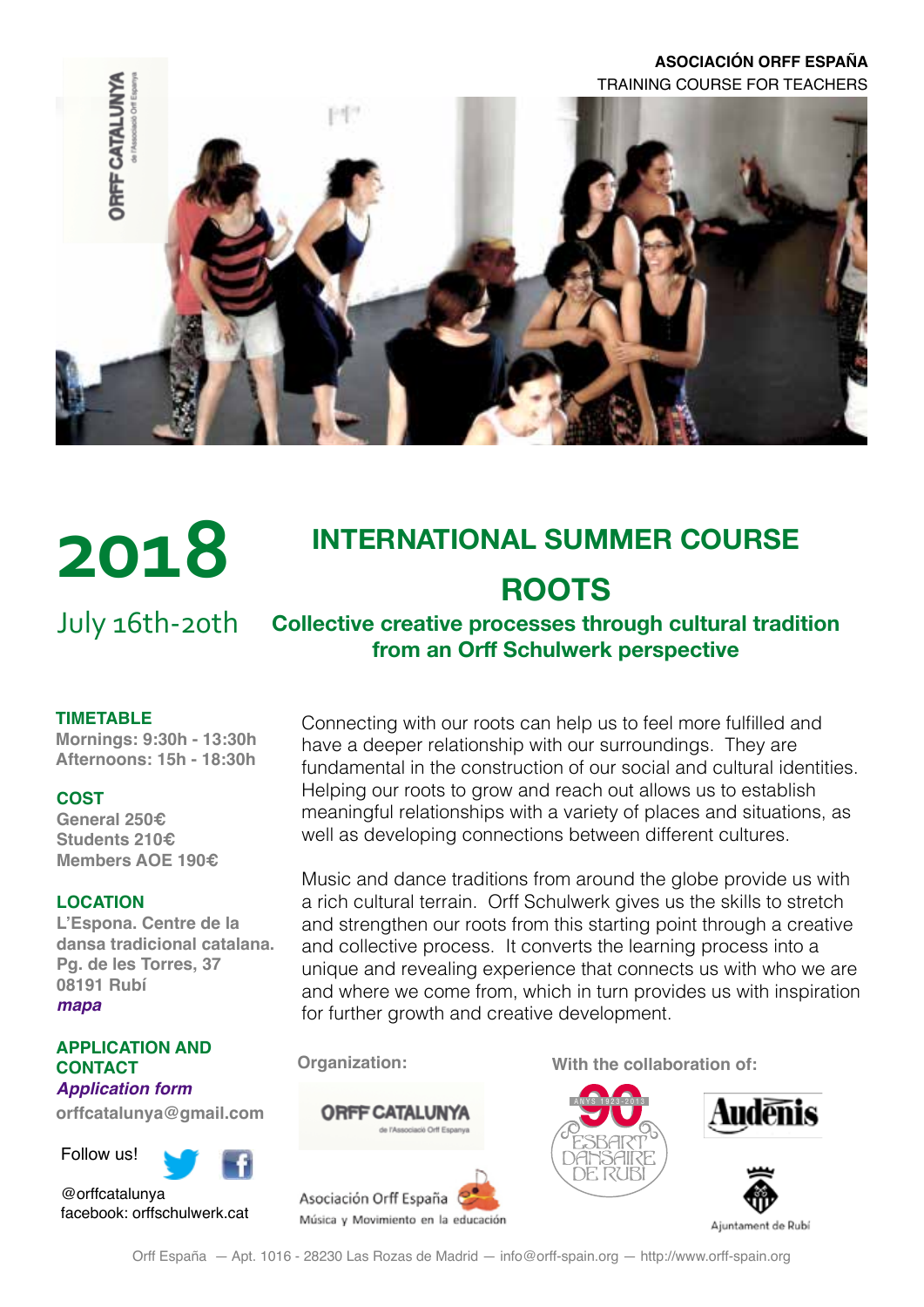## **FACULTY**



#### **Doug Goodkin**

Doug Goodkin is in his 43rd year teaching preschool, primary and middle school children at The San Francisco School. He regularly gives workshops and courses in over 45 countries throughout the world, is the author of eight books and teaches in The San Francisco International Orff Course, The SF Jazz Course, the Orff Institut Special Course and The SF Intern Program. His work blends effective music teaching with humanitarian practices, community ritual and social justice.

### **Improvisation for all ages and all instruments**

Improvisation, composition, choreography—the chance for children to create at their level of skill and understanding is the cornerstone of the Orff approach. This workshop will offer simple structures that help both children and adults feel comfortable with improvisation and the ability to play "away from the paper music score." While body, voice, percussion and Orff instruments will be at the center, this workshop will explore how to incorporate these ideas into private or group lessons with all instruments. Those who play instruments should bring them to this workshop.

#### **Elia Bernat Royo**

Bachelors degree in Pedagogy and musical education. Licentiate in Geography and History with specialism in History of Art. Postgraduate certificate in Pedagogy of Music and Dance from the Orff Institute, Salzburg, Austria. Diploma of advanced studies (DEA) from the Faculty of Education, University of Zaragoza. Levels I, II and III from the International Orff Course certification programme with The San Francisco School, San Francisco, California.

#### **A sense of movement exploration of the body and self-discovery**

An introduction to elemental and creative movement: this course will focus on how to creatively develop group dynamics and communication through music and exploration of expression through movement.

Explore, improvise and compose in the classroom: strategies for personal development through movement.

Exploring different motions and actions in elemental movement. Vocabulary for elemental creative movement and dance: body, space, energy and time.



#### **Els Villanos.**

A team of members from Orff Catalunya, working in collaboration with Marc Riera (musician) and Anna Romani (dancer), will lead a didactic and creative process based on the 'Villanos' tradition. This will include an insight into its history and the oral tradition related to it. These sessions aim to bring this traditional repertoire to the modern classroom using key elements from the Orff Schulwerk pedagogical approach.



Team: Anna Romaní, Jofre Gasol, Erola Ramis, Roger Sans, Marc Riera, Mireia Aguiar, Enric Aragonès i Denis Rojo